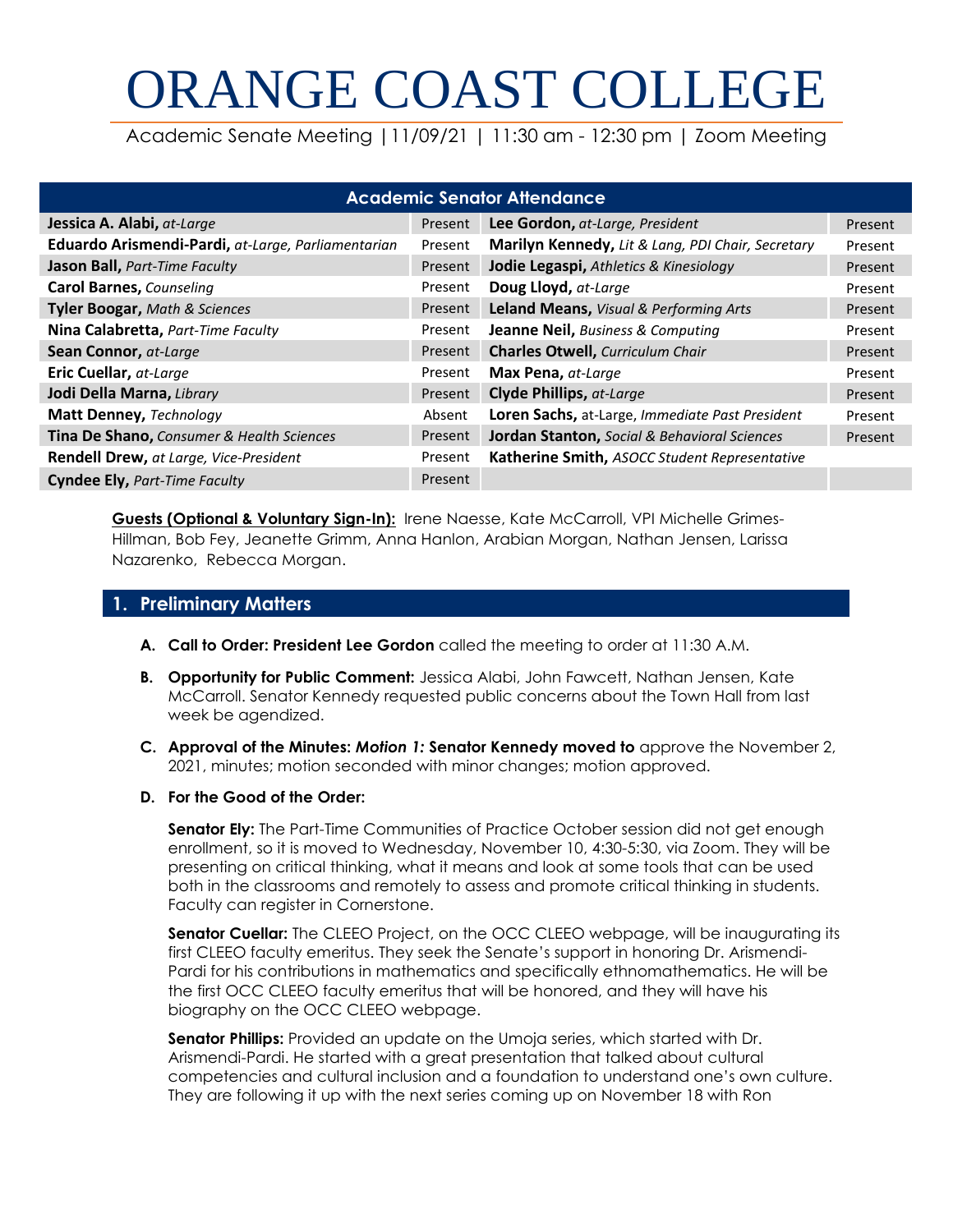McCurdy, Professor of Music and Assistant Dean of Diversity, Inclusion and Equity. He will give a presentation on Disrupting Racism through the Arts. There are more plans for the spring with representation from the Afro-American Museum out of San Diego and African-American Cultural Center of Long Beach.

**Senator Kennedy:** I wanted to get into our record here that many public comments today were made regarding the Town Hall last Friday. It seemed like many top-down decisions were made although faculty repeatedly expressed their concerns. While we are talking about modality, it is both a Senate 10+1 issue and a Union working conditions issue. The 10+1 aspect touches on curriculum, educational program development, and standards of policies regarding student preparation and success which are "rely primarily"; the Union aspect touches on the safety and working conditions which is negotiable. (A public comment request for the link to the recording of the Town Hall be sent out to every faculty member will be followed up by the Senate.)

**Parliamentarian Arismendi-Pardi:** Reminded all that when they talk or make comments, to direct them to the Academic Senate president.

## **2. Consent Agenda**

**President Gordon:** Stated that on the consent calendar are two items: (1) the membership of the new Faculty Handbook subcommitee and (2) the membership of department equivalency committees.

**Senator Arismendi-Pardi** requested to pull item 2 and expressed concerns about the number of representatives required per EQ committee as per board policy and the lack of them on the lists. This item/EQ committee memberships will return to the consent agenda after appropriate follow-up to ensure compliance with policies.

*Motion 2:* **Senator Kennedy moved to** approve the following faculty members to the Faculty Handbook Subcommittee; motion seconded; motion approved.

*Arismendi-Pardi, Eduardo Ball, Jason Cuellar, Eric Drew, Rendell Paxton, Leland*

## **3. Officer, Senator, & Committee Reports**

**A. President and Vice President's Report:** 

**President's Report – Lee Gordon:** Postponed his report due to time constraints.

**Vice President's Report – Rendell Drew:** Reported that the Faculty Handbook Subcommittee members have been identified. He will follow up with Vice President of Instruction Michelle Grimes-Hillman about the logistics and process for updating the handbook. He will report back.

**B. Union/Bargaining Unit Report – Rob Schneiderman:** Made the following statement about the Phased Return Town Hall Forum with faculty on Friday, November 5:

Due to travel, I was unable to attend the OCC Townhall, on Friday, but after watching the recording I have grave concerns about the implementation of the policy and the compliance policy for students.

About 41 minutes into the Town Hall, the Vice President of Student Services said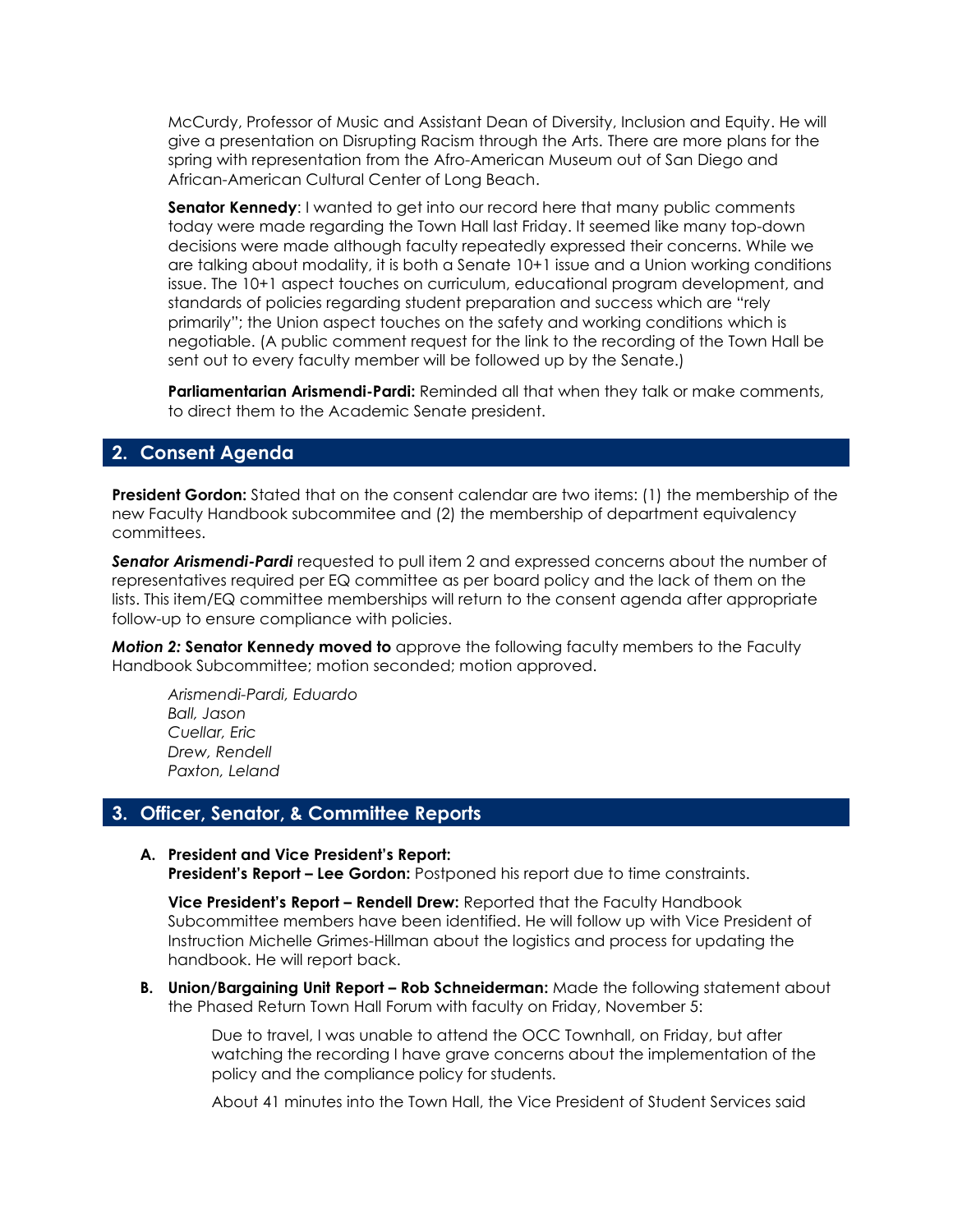that student testing will not begin until the first day of the semester. He went on further to say that students missing their weekly tests will not be immediately declared non-compliant with the testing policy and removed from the on-campus classes.

#### *This is totally unacceptable.*

During negotiations, the union was told by management that students would be considered non-compliant and faculty would be notified immediately that those students would not be clear to attend class and Vice President Niroumand said on the record that he will not follow those basic guidelines to keep students and faculty safe.

The Vice President's statements mean that faculty ma be teaching in unsafe classrooms; furthermore, OCC management is creating a situation where classroom safety will be completely different than the Board of Trustees wished for, and completely different than the Union negotiated for and we expect that all students attending on-campus classes to be either fully vaccinated or tested weekly, *period.* Faculty or staff missing weekly tests are immediately excluded from being on-campus and expected to retest within two days, *the same high standards should apply to students.* 

This is a 10+1 issue and a working condition. I'm calling on the OCC President to affirm number 5 on the Senate's 10+1, processes regarding student success that included to include classrooms where everyone is either tested or vaccinated and those who missed will be immediately barred from being on campus. Because the Senate is responsible for these policies regarding student success and preparation, we hope this body will take up the issue and the Union will be taking up the issue with management immediately. We think that management's position will allow unvaccinated and untested students in the classroom, that it's unsafe and irresponsible, and I'd like to include my statement in the record and send with the minutes to all faculty.

The union does not negotiate for any group other than full and part time faculty teaching over 7.5 LHE. However, we are the primary organization negotiating for safe working conditions. We are calling on the President of the College to publicly declare that student testing will begin prior to the start of the Spring semester, as it is for faculty and staff, AND to tell this body that any student missing even one week of testing will be declared non-compliant with the Board policy and not allowed back in their classroom until tested. **A standard that has already been set for faculty and staff.**

The Academic Senate also plays an important role in this issue. Number 5 on the academic senate's10+1 gives the faculty senate the primary responsibility in "creating standards or policies regarding student preparation and success". I believe that having a classroom that is free of unvaccinated anduntested students is critical for student success.

**Senator Alabi:** Asked CFE President Schneiderman to inquire why there is no announcement for new incoming student on the OCC website that they can locate about the vaccine mandate.

**Senator Kennedy:** Agreed with Senator Alabi and CFE President. She has been researching, and information is difficult to find and seems to appear and disappear and it seems there is not transparency. It is clear that faculty were not consulted but rather told about the copiers and modality; how has this happened so suddenly?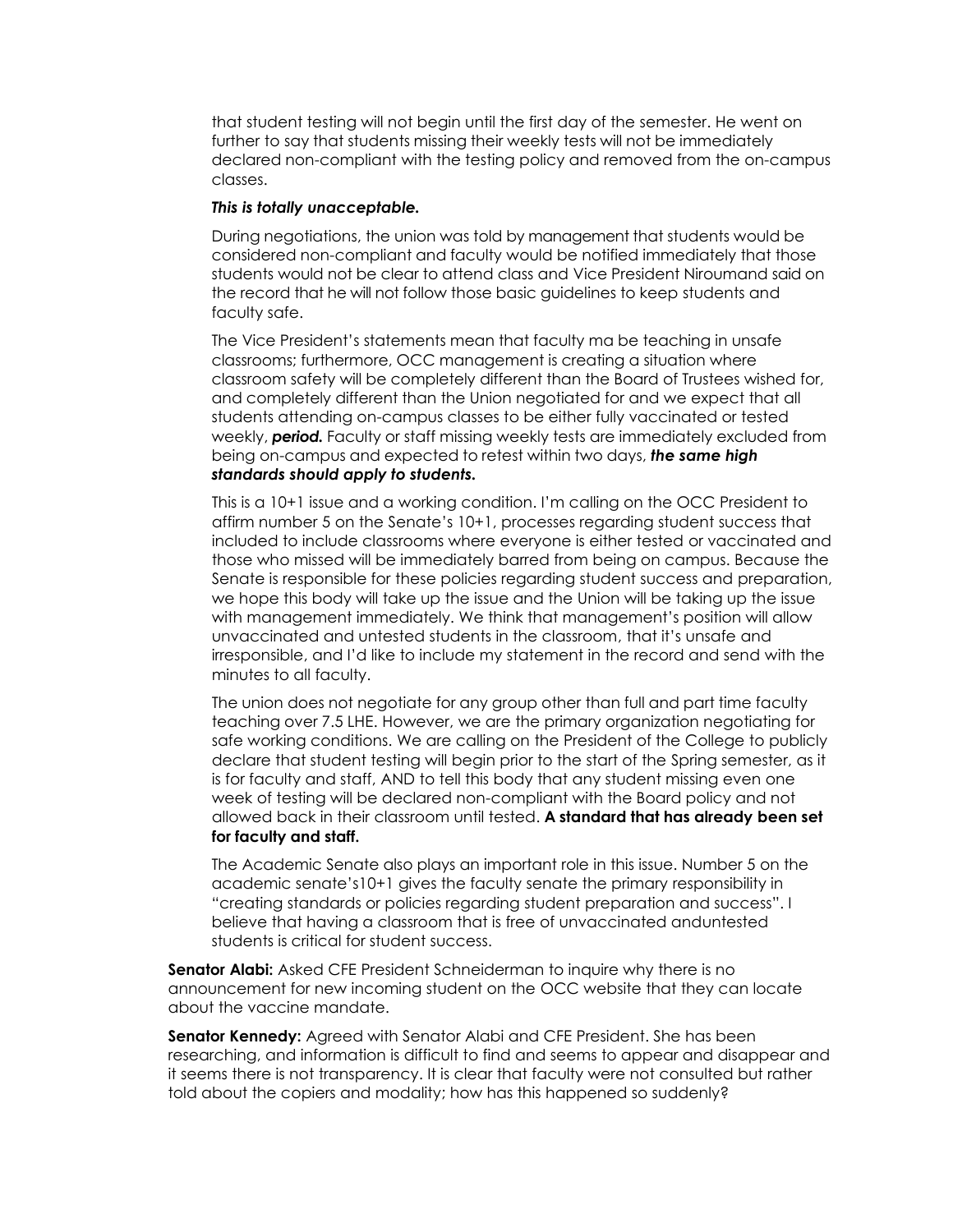**President Suarez:** Stated that she heard CFE President Schneiderman and will take back those concerns to make sure that students are coming into classrooms make sure that students follow the vaccine mandate and testing protocols and have those results. She also noted what Senate Alabi stated about the web site and information and Senator Kennedy about the difficulty in locating information and will follow up.

**C. Diversity, Equity, and Inclusiveness Initiatives – Vice President Drew:** Invited senators to the IMC meetings. At today's meeting he will be reporting as the Multicultural Center Coordinator. Many initiatives have been postponed due to COVID, but they will talk about the activities that are taking place in regards to DEI. Vice President of Instruction suggested that during the first semester a needs assessment is done. There is a budget that was granted from the college in the amount of \$20,000. About \$10,000 to \$15,000 will be allocated for the visibility and artwork of the Multicultural Center. He will work together with Senator Cuellar and Nathan Jensen as the Faculty Co-Chair and Administrative Co-Chair, respectively. Vice President Drew will update the Senate about the improvements of the Multicultural Center and the IMC. They are working to develop a new form for future cultural events and other activities and have a color-coded system so there is no overlap. He is also working with VPI Grimes-Hillman on drafting a letter to send out to the campus community about the plans. He acknowledged the work being done through Umoja and CLEEO Project.

**President Gordon** noted that there were only eighteen minutes left in the meeting with two items left. He requested that the Senate move immediately to the copier issues on New Business, due to its timeliness and a waiting speaker.

### **4. New Business**

#### **A. Copiers and Faculty Access and Teaching:**

**Professor Naesse:** Stated that she would like to know if there are any other updates about the copiers. It seems like two copiers are being returned.

**Vice President of Instruction – Michelle Grimes-Hillman**: The self-service copiers were on a lease that expired during COVID, so they were removed. When President Gordon and President Schneiderman contacted her in early fall, they got loaners in as quickly as they could. For spring, they are bringing in more copiers and they are going to keep the loaners. They are going to get two self-service copiers in the Clark Center so that faculty have access. There was language on the sign that was not intended and there was never any thought of having faculty have to purchase and bring their own paper. There was a question about the staffing for the copiers because there are only two people in printing services. They have removed those signs and have placed location signs for all of the copiers and will continue to work through the list of questions that have been sent. One of the questions was about making sure that the access to the self-service copiers happens before spring. They are looking to see how they can make sure that those sites are open and the copiers available before the term starts including possible Saturday hours. They are still researching all the questions that were asked.

**Senator Boogar:** Stated that prior to the pandemic there were four copiers available for self-service, three were multifunction ones and one was for large-scale printing. Even having those four, there was a large backlog of people waiting to use them at peak hours of the day. He is concerned that having only two will be a significant problem. That is a 50% decrease, and it affects faculty on a day-to-day basis. He hopes the models are similar to those before because of their efficiency.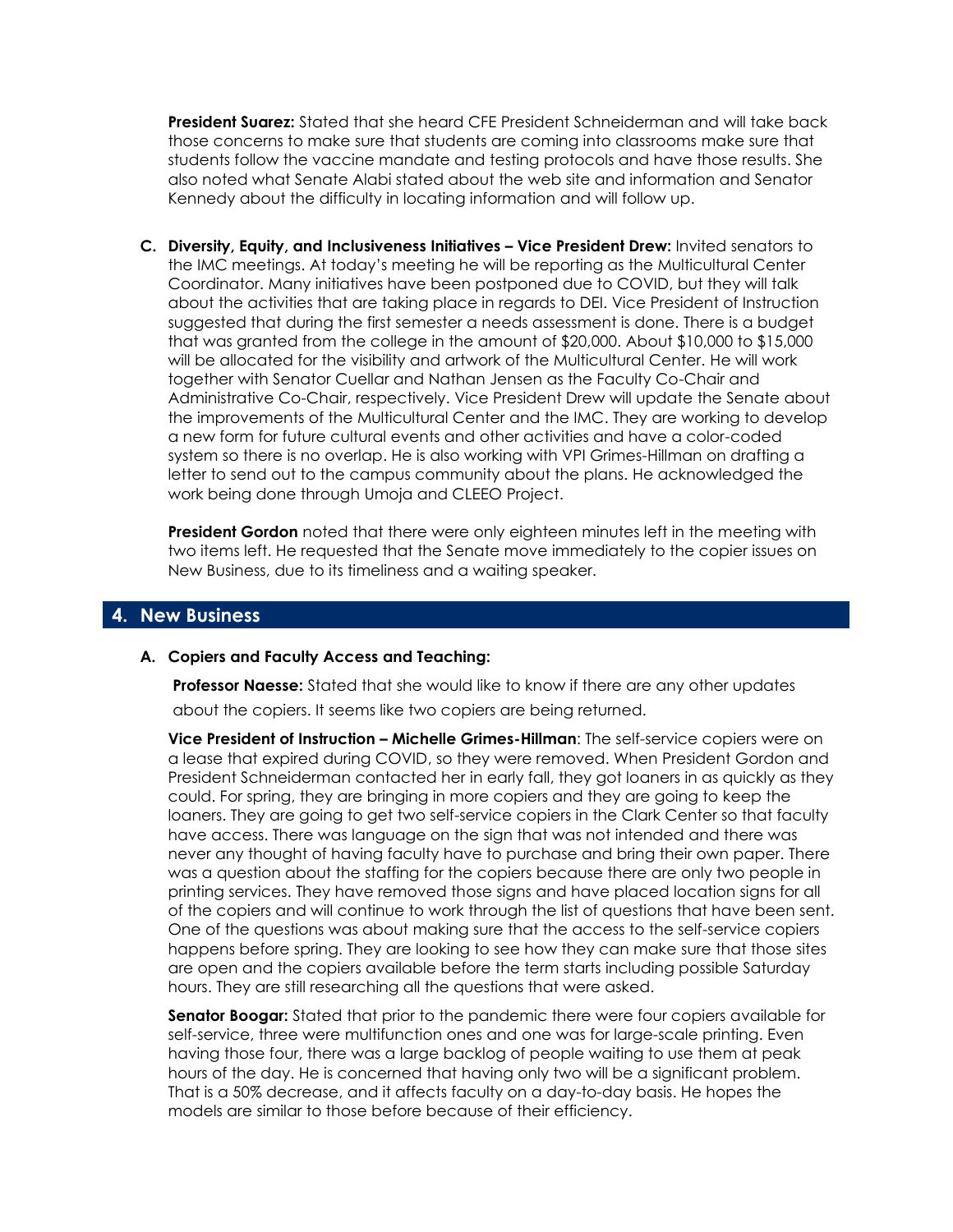**Professor Naesse:** Commented that the copier issue was very symbolic of an anti-faculty sentiment that has been pervasive on campus for years. As she reflects on the Town Hall last Friday and as she reflects on President Schneiderman's comments about the lack of email responses, what she thought was an intrinsic bias, a systemic problem. She encourages administration to reflect on where that comes from and to potentially use Flex Day in the spring to do an anti-bias training.

#### **B. Guided Pathways Implementation Items for Discussion – Arabian Morgan, Charles Otwell, and Jessica Alabi:**

**Curriculum Chair Otwell:** Presented the proposal from the Curriculum Committee and the Pathways Design Team. They sometimes develop new programs, and the Curriculum Committee has to vet those new programs. They are currently working on a presubmittal document that discipline faculty, proposing faculty, will submit to them to make sure that some of the preparatory work is done and that resources are available. Part of this proposal document will be that the program to be proposed be placed within one of the careers in academic pathways. The notion that the proposal would come initially to the Curriculum Committee is supported by the Guided Pathways Task Force and the Career and Academic Pathways Design Team.

**Professor Morgan:** As the Guided Pathways Task Force comes to an end soon a lot of the processes have to live somewhere on campus and the Task Force discussed and came to consensus that the placement of programs and different pathways should lie with the Curriculum Committee.

**Curriculum Chair Otwell:** They are proposing to produce a report. They would like the Senate's perspective on how often they would like to see a report of where new programs were placed. This is important because if there are any placements of programs into pathways that are controversial, other departments that are in a pathway would object to them. They would like that to be able to be resolved either in the Curriculum Committee or in the Senate. The Senate would want to be informed of what the placements are going forward since they reported out the initial in placements to the Senate. One other issue is the development of new program maps for those new programs. They have a recommendation. That discipline faculty develop the new program sequences in consultation with counseling faculty. The Dean of Counseling has graciously consented to assign counselors to this task on an ongoing basis. He asked the Senate how it would like to proceed with this.

**Senator Kennedy:** Stated that she has questions. She suggests that the pre-submittal document is presented to the Senate. Ultimately, since the Curriculum Committee is charged with most of that, she would not like to see so much come back to the Senate because she does not think that is a good process overall. The Curriculum Committee should be making decisions. However, the departments involved or who have concerns should have a voice. She hopes that that might be in the document that he is talking about.

**Senator Alabi:** The pre-program document is important because even though it is not an official direction from the Curriculum Committee, as a person that has been at OCC over fifteen years, she got the message unofficially that to legitimize even asking for a program you should just keep developing courses. This idea suggests that you could go to the Curriculum Committee if you are thinking about a program and get some direction possibly from the Curriculum Committee. It is also embedded in the idea that they have pathways. Instead of working backwards where you have people coming up with those ideas that are not in a pathway structure, especially for someone with no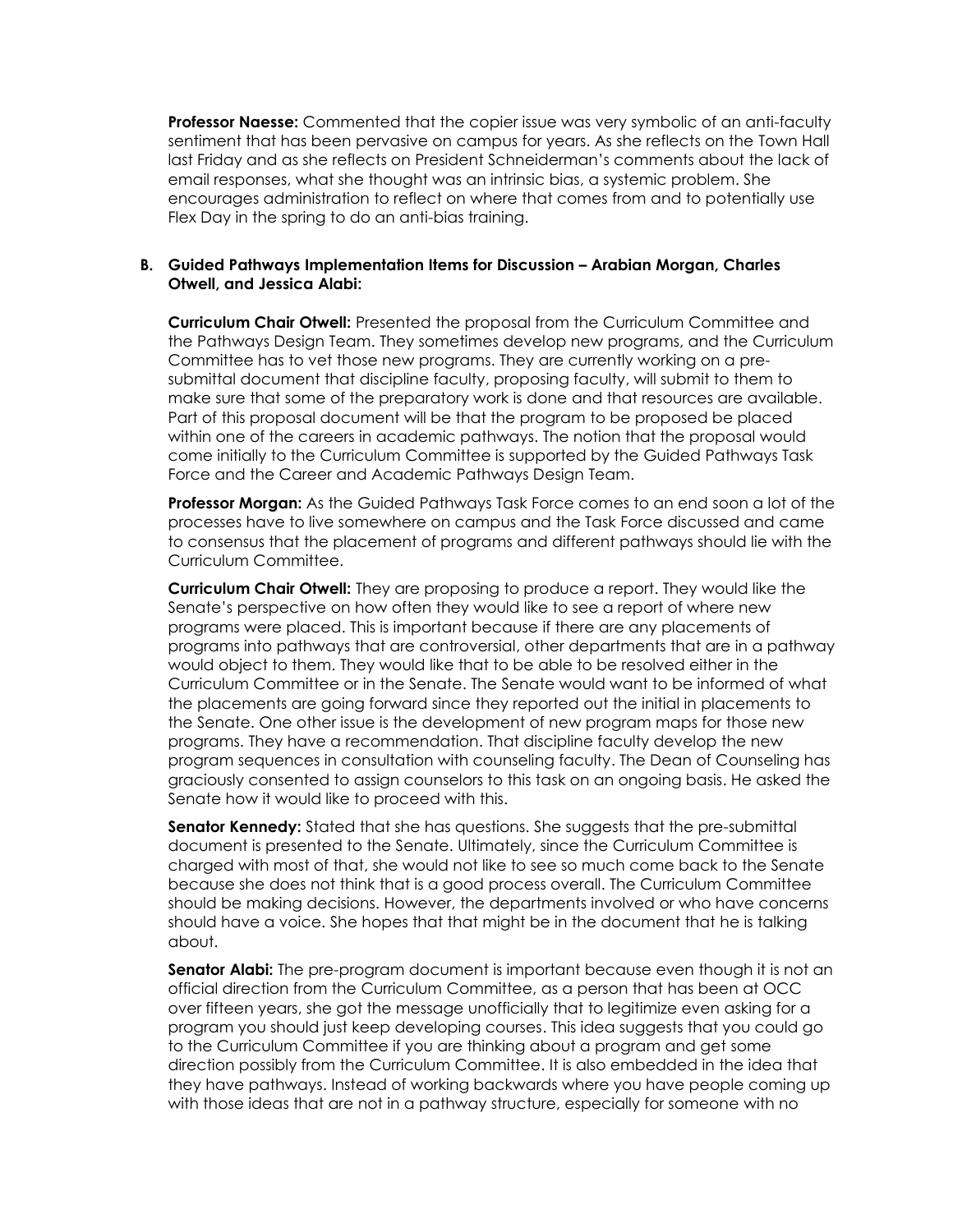experience as a chair, there is direction, advice, and a format. It would be helpful and a lot of that should come from the Curriculum Committee who works with counseling, GE areas, and people who understand the process.

**President Gordon:** Asked that Professor Morgan and Professor Alabi stay at the E-board meeting to figure out exactly how to agendize this topic on the agenda, specifically to talk about what happens after the Guided Pathway funding runs out institutionally because this is the faculty's purview.

# **5. Adjournment of the Regular Meeting**

**President Gordon** adjourned the meeting at 12:25 p.m.

## **6. Approval of the Minutes:** November 16, 2021

**MINUTES:** First draft written by Beatriz Rodriguez, Administrative Assistant to the Senates. Revision of first draft and Senate-approved drafts written by Senate Secretary, Marilyn Kennedy, who also distributes the final Senate-approved version to the Chancellor, Board of Trustees members and secretary, union presidents, GWC and Coastline Academic Senate presidents, OCC College President and faculty as per OCC Senate bylaws.